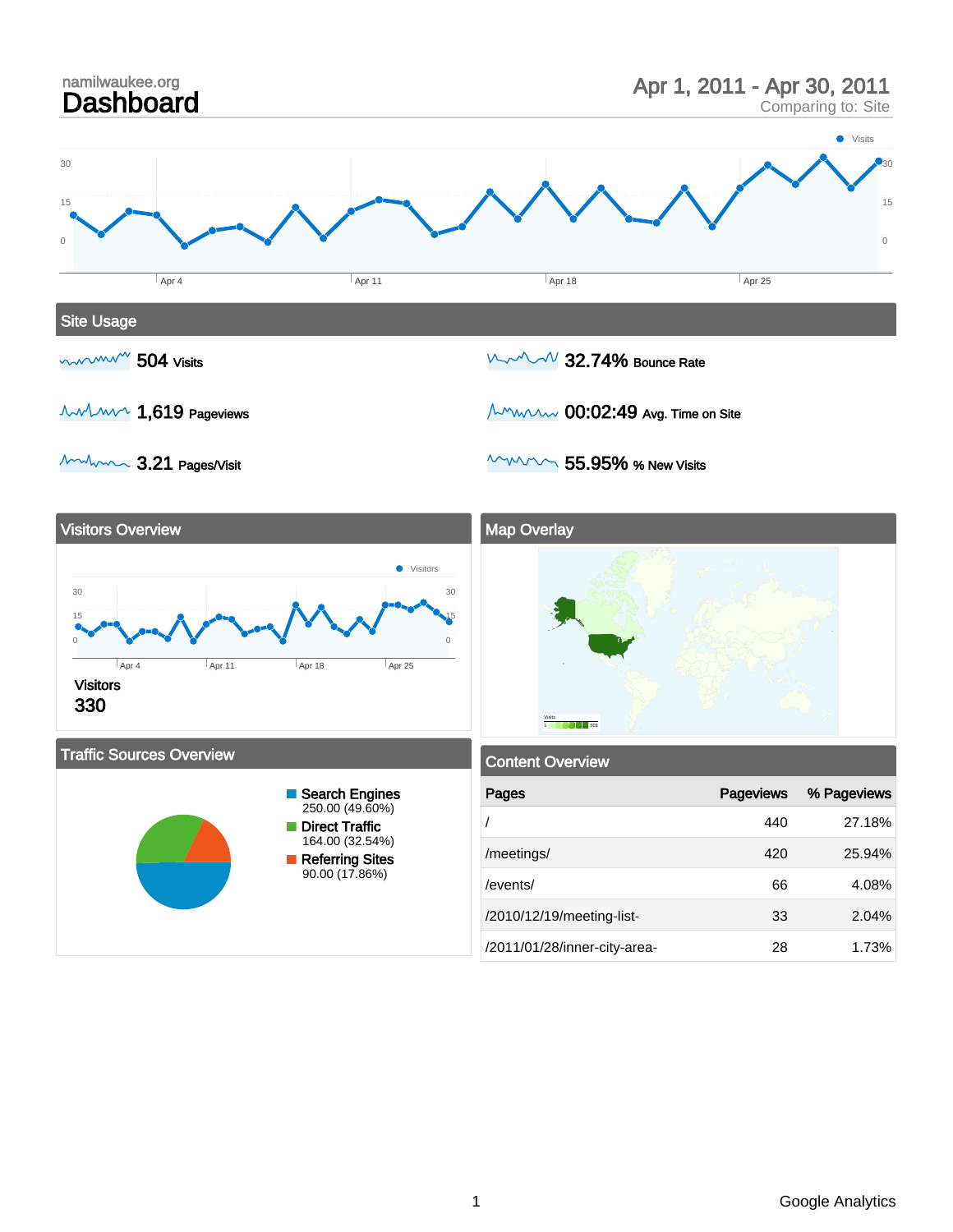

### Technical Profile

| <b>Browser</b>    | <b>Visits</b> | % visits |
|-------------------|---------------|----------|
| Internet Explorer | 282           | 55.95%   |
| Firefox           | 100           | 19.84%   |
| Safari            | 92            | 18.25%   |
| Chrome            | 24            | 4.76%    |
| BlackBerry8900    | 4             | 0.20%    |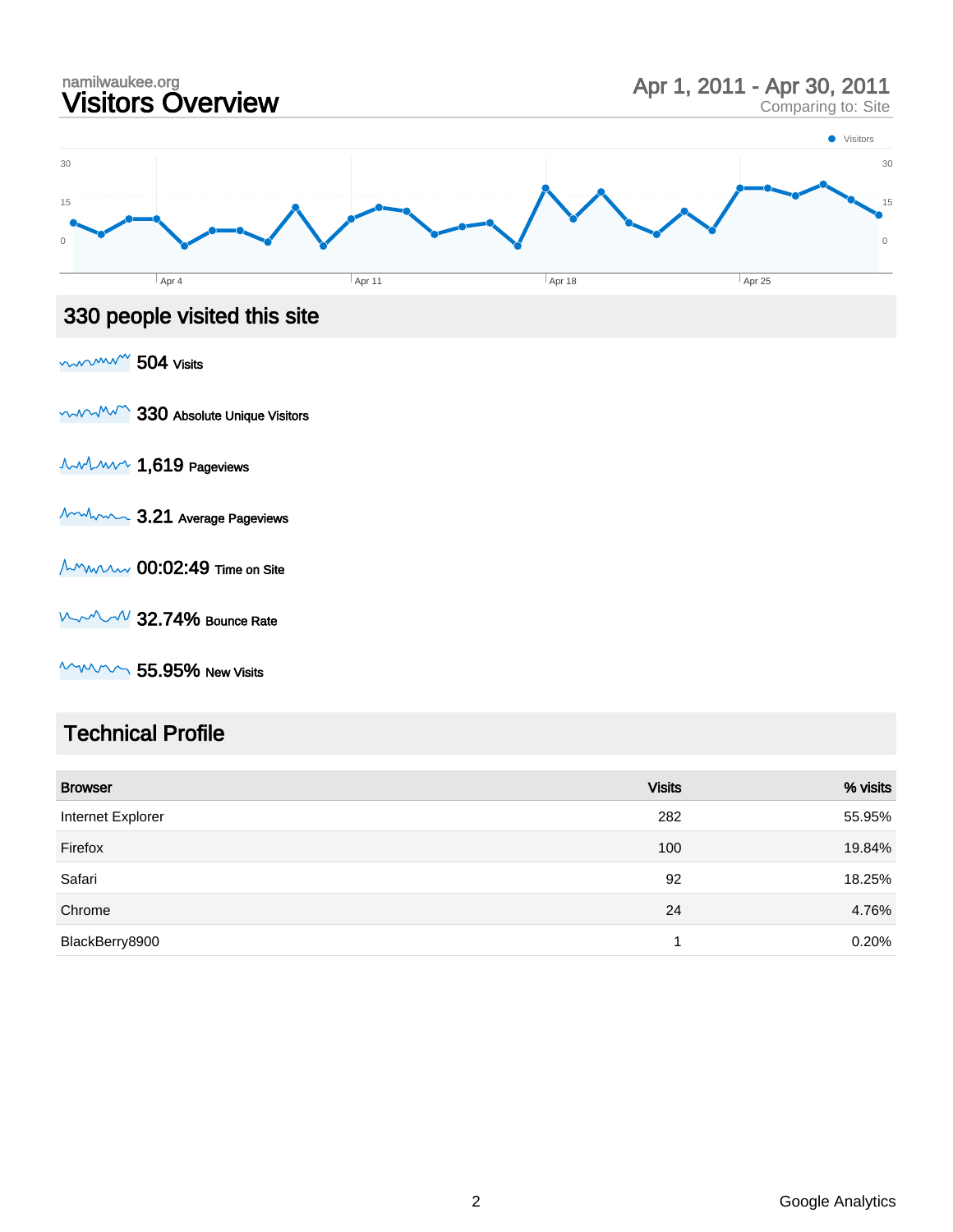

 $\sim$  MM  $\cdot$  49.60% Search Engines

# Top Traffic Sources

| <b>Sources</b>             | <b>Visits</b> | % visits | <b>Keywords</b>       | <b>Visits</b> | % visits |
|----------------------------|---------------|----------|-----------------------|---------------|----------|
| google (organic)           | 211           | 41.87%   | narcotics anonymous   | 37            | 14.80%   |
| (direct) ((none))          | 164           | 32.54%   | na meetings milwaukee | 34            | 13.60%   |
| na.org (referral)          | 55            | 10.91%   | namilwaukee.org       | 22            | 8.80%    |
| yahoo (organic)            | 21            | 4.17%    | na milwaukee          | 14            | 5.60%    |
| wisconsinna.org (referral) | 18            | 3.57%    | milwaukee na          | 10            | 4.00%    |

Referring Sites 90.00 (17.86%)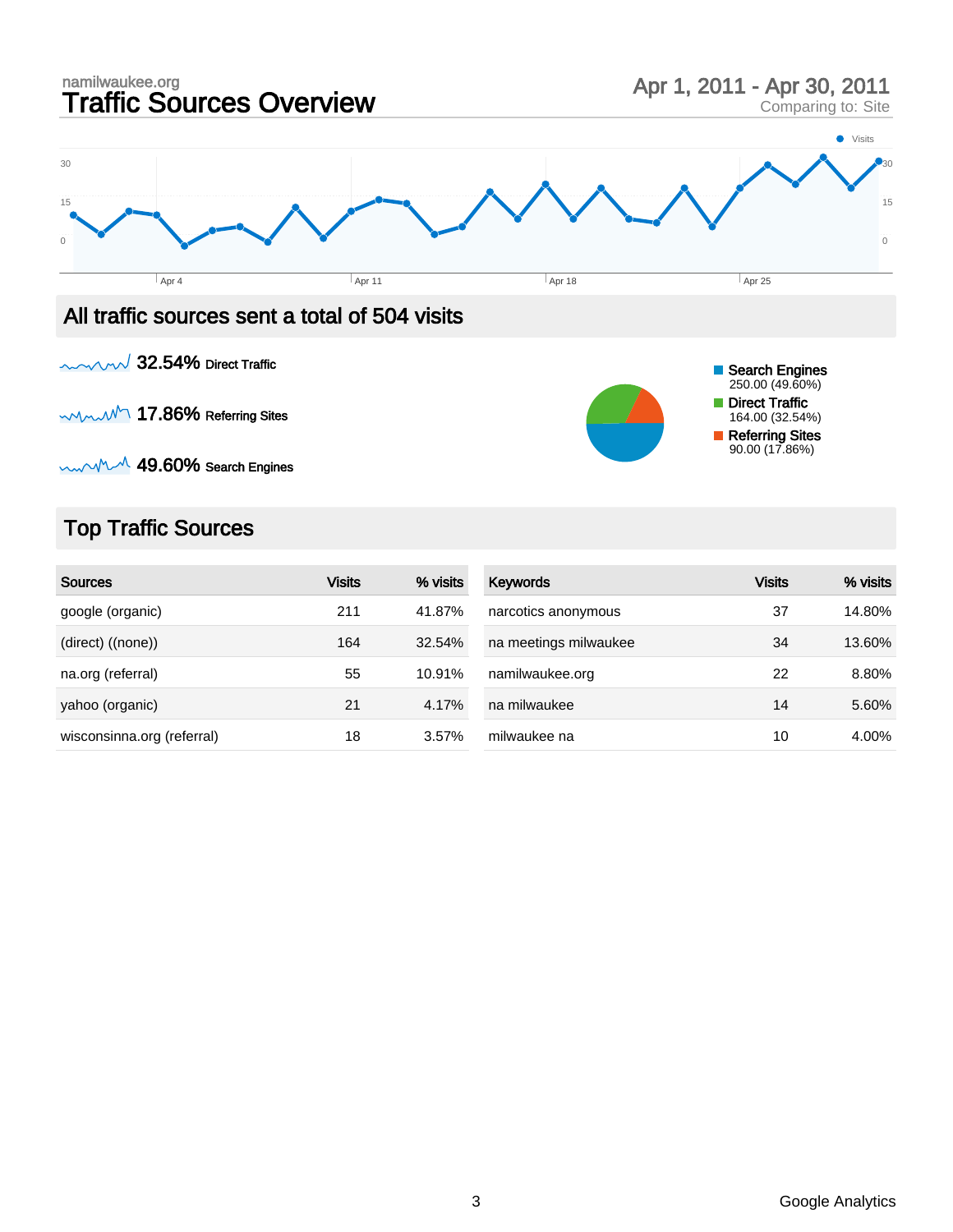# namilwaukee.org<br>**Map Overlay**

# namilwaukee.org<br> **Map Overlay** Apr 1, 2011 - Apr 30, 2011<br>
Comparing to: Site





# 504 visits came from 2 countries/territories

| Site Usage                                          |                                                    |                                                                  |             |                                                       |              |                                                             |  |
|-----------------------------------------------------|----------------------------------------------------|------------------------------------------------------------------|-------------|-------------------------------------------------------|--------------|-------------------------------------------------------------|--|
| <b>Visits</b><br>504<br>% of Site Total:<br>100.00% | Pages/Visit<br>3.21<br>Site Avg:<br>$3.21(0.00\%)$ | Avg. Time on Site<br>00:02:49<br>Site Avg:<br>$00:02:49(0.00\%)$ |             | % New Visits<br>55.95%<br>Site Avg:<br>55,95% (0.00%) |              | <b>Bounce Rate</b><br>32.74%<br>Site Avg:<br>32.74% (0.00%) |  |
| Country/Territory                                   |                                                    | <b>Visits</b>                                                    | Pages/Visit | Avg. Time on<br>Site                                  | % New Visits | Bounce Rate                                                 |  |
| <b>United States</b>                                |                                                    | 503                                                              | 3.21        | 00:02:49                                              | 55.86%       | 32.80%                                                      |  |
| Canada                                              |                                                    | 1                                                                | 2.00        | 00:05:52                                              | 100.00%      | $0.00\%$                                                    |  |
|                                                     |                                                    |                                                                  |             |                                                       |              | $1 - 2$ of 2                                                |  |